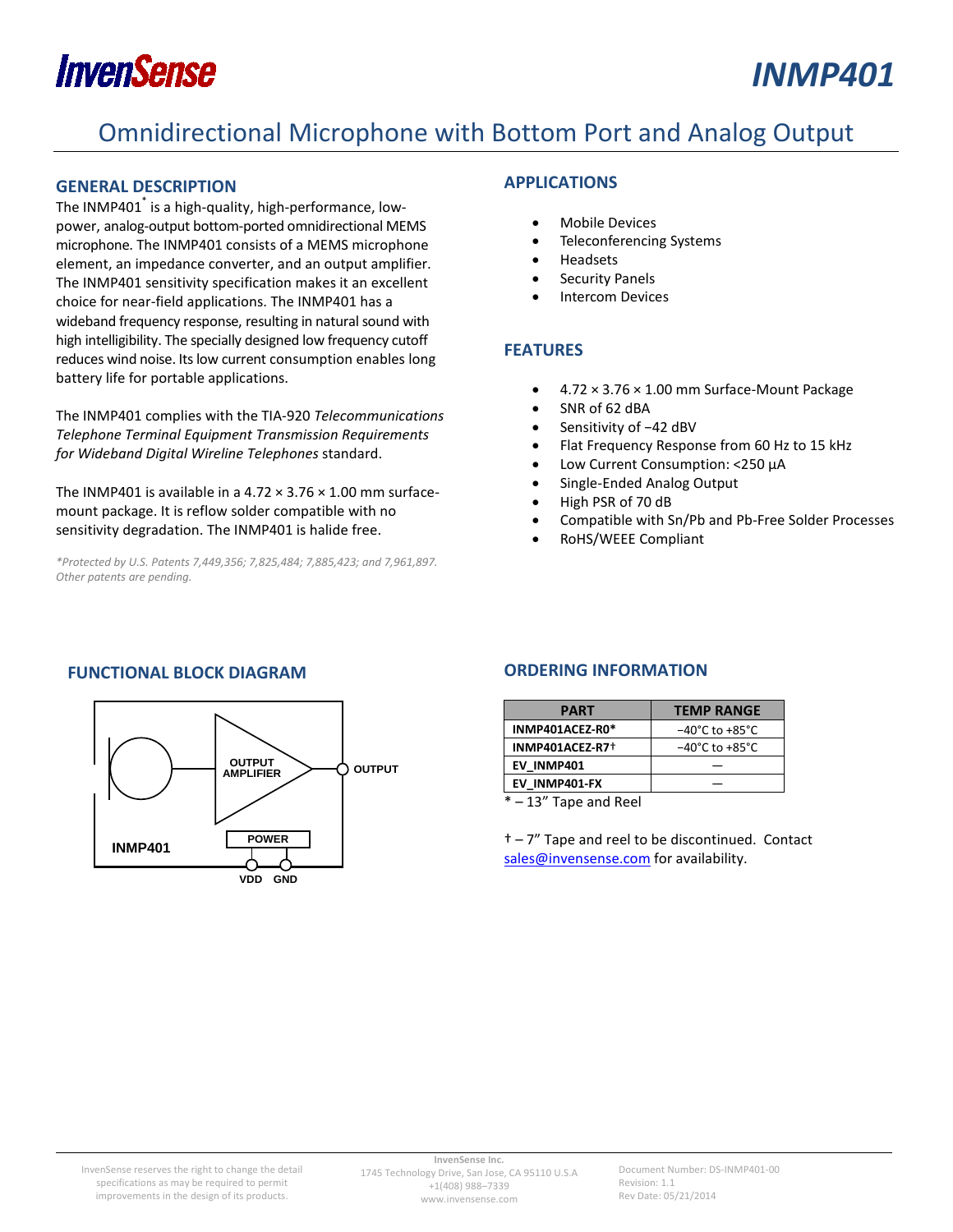



### <span id="page-1-0"></span>**TABLE OF CONTENTS**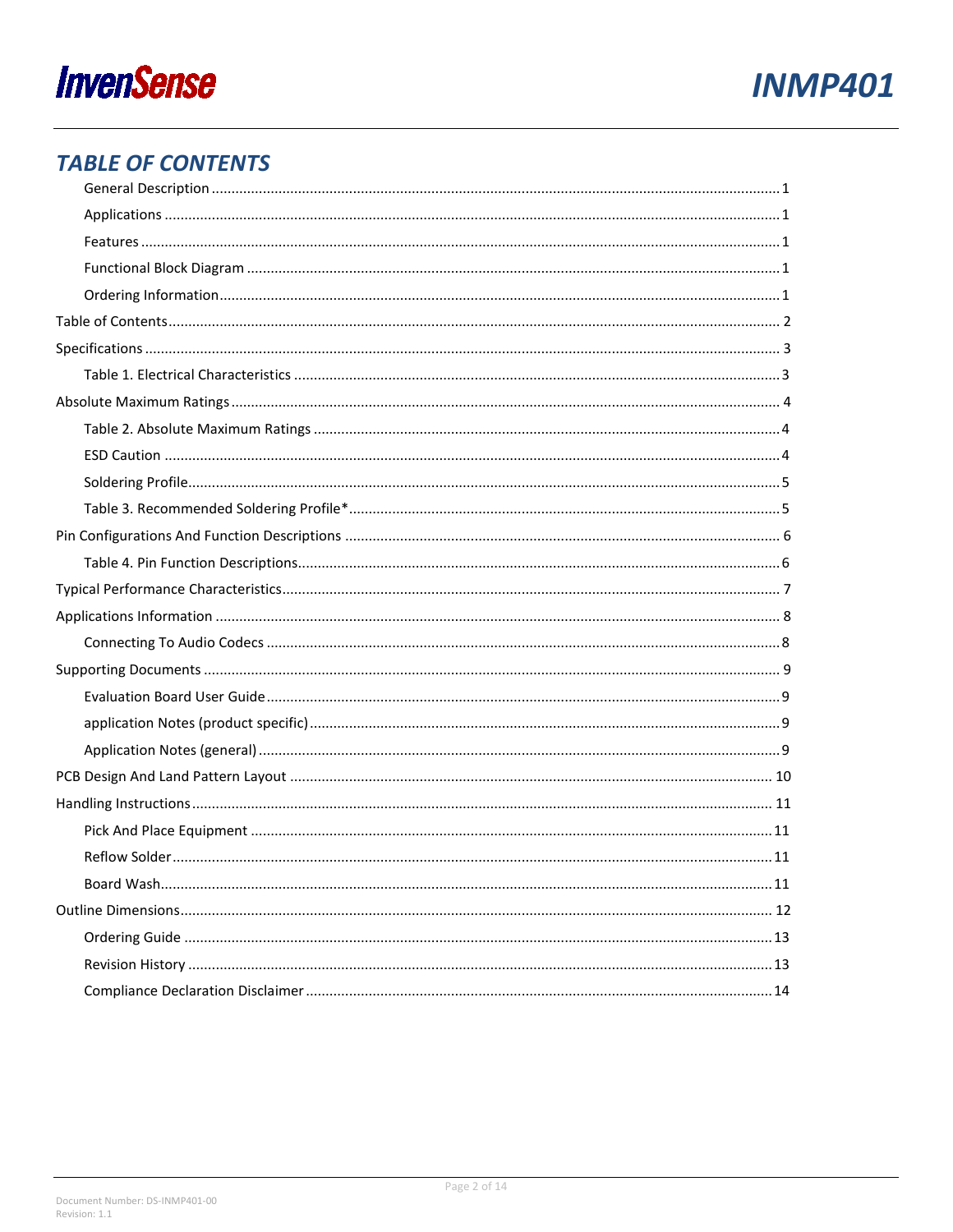

### <span id="page-2-0"></span>*SPECIFICATIONS*

### <span id="page-2-1"></span>**TABLE 1. ELECTRICAL CHARACTERISTICS**

(T<sub>A</sub> = −40 to 85°C, V<sub>DD</sub> = 1.5 to 3.3 V, unless otherwise noted. All minimum and maximum specifications are guaranteed across temperature and voltage, and are specified i[n Table](#page-2-1) 1, unless otherwise noted. Typical specifications are not guaranteed.)

| <b>PARAMETER</b>                       | <b>CONDITIONS</b>                                                 | <b>MIN</b> | <b>TYP</b> | <b>MAX</b> | <b>UNITS</b>   | <b>NOTES</b> |  |
|----------------------------------------|-------------------------------------------------------------------|------------|------------|------------|----------------|--------------|--|
| <b>PERFORMANCE</b>                     |                                                                   |            |            |            |                |              |  |
| Directionality                         |                                                                   |            | Omni       |            |                |              |  |
| Sensitivity                            | 1 kHz, 94 dB SPL                                                  | $-45$      | $-42$      | $-39$      | dBV            |              |  |
| Signal-to-Noise Ratio (SNR)            |                                                                   |            | 62         |            | dBA            |              |  |
| Equivalent Input Noise (EIN)           |                                                                   |            | 32         |            | <b>dBA SPL</b> |              |  |
| <b>Dynamic Range</b>                   | Derived from EIN and<br>maximum acoustic input                    |            | 88         |            | dB             |              |  |
| <b>Frequency Response</b>              | Low frequency -3 dB point                                         |            | 60         |            | Hz             | 1            |  |
|                                        | High frequency -3 dB point                                        |            | 15         |            | kHz            |              |  |
| <b>Total Harmonic Distortion (THD)</b> | 105 dB SPL                                                        |            |            | 3          | %              |              |  |
| Power-Supply Rejection (PSR)           | 217 Hz, 100 mVp-p square<br>wave superimposed on VDD<br>$= 1.8 V$ |            | $-70$      |            | dBV            |              |  |
| Maximum Acoustic Input                 | Peak                                                              |            | 120        |            | dB SPL         |              |  |
| <b>POWER SUPPLY</b>                    |                                                                   |            |            |            |                |              |  |
| Supply Voltage $(V_{DD})$              |                                                                   | 1.5        |            | 3.3        | $\vee$         |              |  |
| Supply Current (I <sub>S</sub> )       |                                                                   |            |            | 250        | μA             |              |  |
| <b>OUTPUT CHARACTERISTICS</b>          |                                                                   |            |            |            |                |              |  |
| Output Impedance (Z <sub>OUT</sub> )   |                                                                   |            | 200        |            | Ω              |              |  |
| Output DC Offset                       |                                                                   |            | 0.8        |            | $\vee$         |              |  |
| <b>Output Current Limit</b>            |                                                                   |            | 90         |            | μA             |              |  |

**Note 1:** See [Figure 3](#page-6-1) an[d Figure 4.](#page-6-2)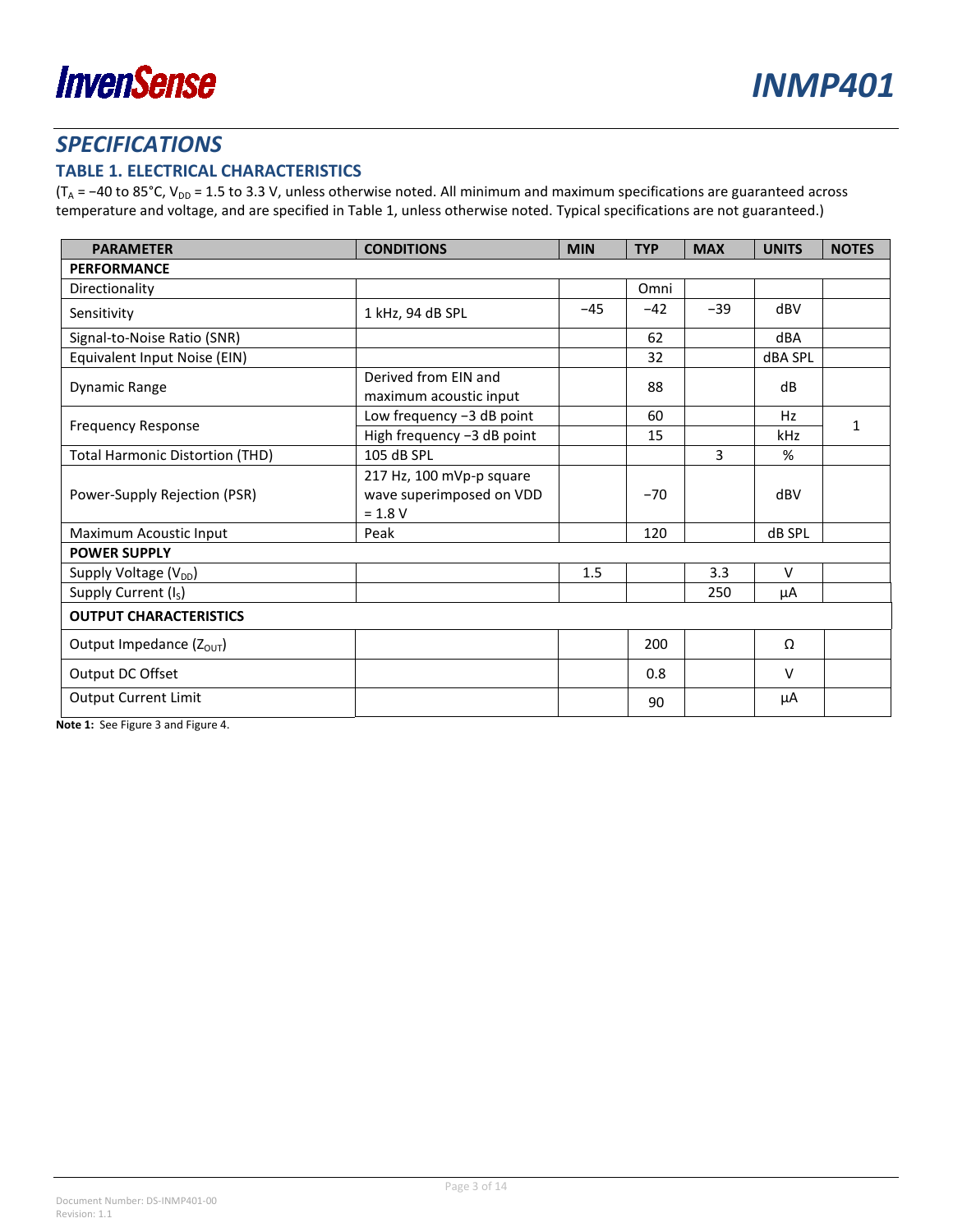

### <span id="page-3-0"></span>*ABSOLUTE MAXIMUM RATINGS*

Stress above those listed as Absolute Maximum Ratings may cause permanent damage to the device. These are stress ratings only and functional operation of the device at these conditions is not implied. Exposure to the absolute maximum ratings conditions for extended periods may affect device reliability.

### <span id="page-3-1"></span>**TABLE 2. ABSOLUTE MAXIMUM RATINGS**

| <b>PARAMETER</b>           | <b>RATING</b>                                 |
|----------------------------|-----------------------------------------------|
| Supply Voltage (VDD)       | $-0.3$ V to +3.6 V                            |
| Sound Pressure Level (SPL) | 160dB                                         |
| <b>Mechanical Shock</b>    | 10,000 $q$                                    |
| Vibration                  | Per MIL-STD-883 Method 2007, Test Condition B |
| Temperature Range          | $-40^{\circ}$ C to $+85^{\circ}$ C            |

### **ESD CAUTION**



ESD (electrostatic discharge) sensitive device. Charged devices and circuit boards can discharge without detection. Although this product features patented or proprietary protection circuitry, damage may occur on devices subjected to high energy ESD. Therefore proper ESD precautions should be taken to avoid performance degradation or loss of functionality.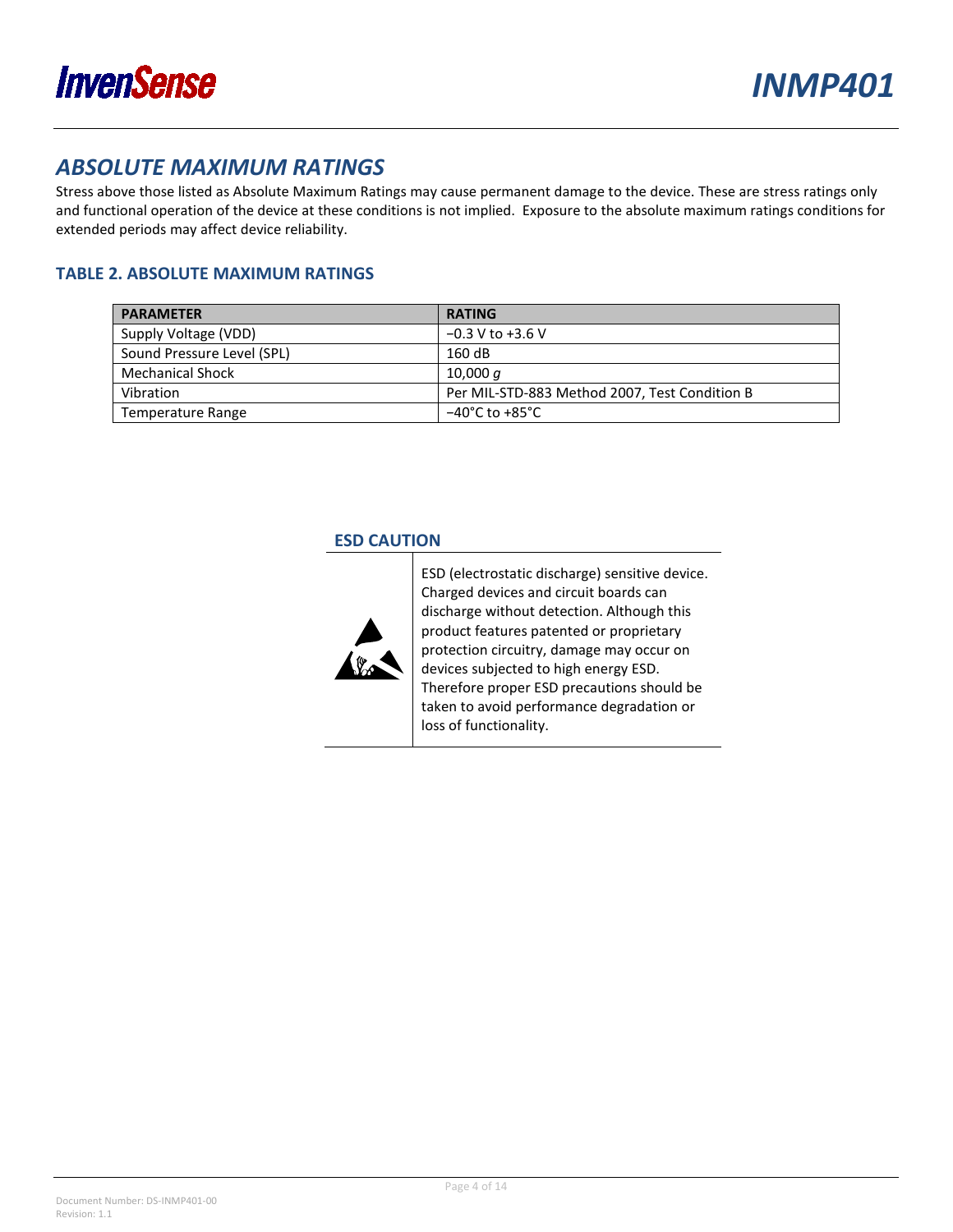

### <span id="page-4-0"></span>**SOLDERING PROFILE**



**Figure 1. Recommended Soldering Profile Limits**

### <span id="page-4-1"></span>**TABLE 3. RECOMMENDED SOLDERING PROFILE\***

| <b>PROFILE FEATURE</b>                              |                                             | <b>Sn63/Pb37</b>                                | <b>Pb-Free</b>           |  |
|-----------------------------------------------------|---------------------------------------------|-------------------------------------------------|--------------------------|--|
| Average Ramp Rate $(TL$ to $TP)$                    |                                             | $1.25^{\circ}$ C/sec max                        | $1.25^{\circ}$ C/sec max |  |
| Preheat                                             | Minimum Temperature<br>(T <sub>SMIN</sub> ) | $100^{\circ}$ C                                 | $100^{\circ}$ C          |  |
|                                                     | Minimum Temperature<br>$(T_{SMIN})$         | $150^{\circ}$ C                                 | $200^{\circ}$ C          |  |
|                                                     | Time ( $T_{SMIN}$ to $T_{SMAX}$ ), $t_S$    | 60 sec to 75 sec                                | 60 sec to 75 sec         |  |
| Ramp-Up Rate (T <sub>SMAX</sub> to T <sub>L</sub> ) |                                             | $1.25^{\circ}$ C/sec                            | $1.25^{\circ}$ C/sec     |  |
| Time Maintained Above Liquidous $(tL)$              |                                             | 45 sec to 75 sec                                | $^{\sim}$ 50 sec         |  |
| Liquidous Temperature $(T_1)$                       |                                             | $183^{\circ}$ C                                 | $217^{\circ}$ C          |  |
| Peak Temperature $(T_P)$                            |                                             | $215^{\circ}$ C +3 $^{\circ}$ C/-3 $^{\circ}$ C | 245°C +0°C/-5°C          |  |
| Temperature $(t_P)$                                 | Time Within +5°C of Actual Peak             | 20 sec to 30 sec                                | 20 sec to 30 sec         |  |
| Ramp-Down Rate                                      |                                             | 3°C/sec max                                     | 3°C/sec max              |  |
| Time +25°C ( $t_{25}$ °c) to Peak Temperature       |                                             | 5 min max                                       | 5 min max                |  |

**Note:** \*The reflow profile in Table 3 is recommended for board manufacturing with InvenSense MEMS microphones. All microphones are also compatible with the J-STD-020 profile.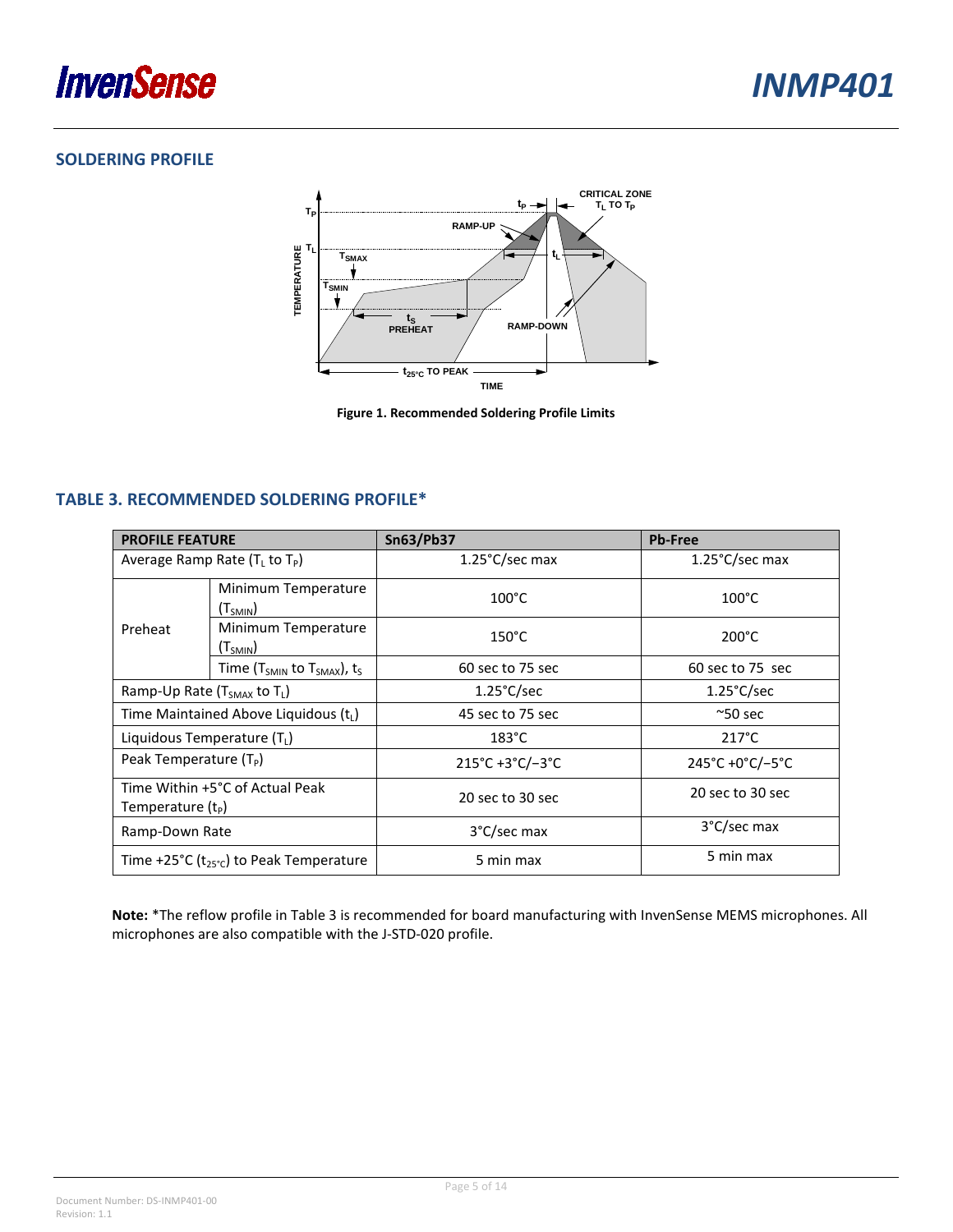

### <span id="page-5-0"></span>*PIN CONFIGURATIONS AND FUNCTION DESCRIPTIONS*



#### **Figure 2. Pin Configuration**

#### <span id="page-5-1"></span>**TABLE 4. PIN FUNCTION DESCRIPTIONS**

| PIN | <b>NAME</b> | <b>FUNCTION</b>      |
|-----|-------------|----------------------|
| 1   | OUTPUT      | Analog Output Signal |
| 2   | GND         | Ground               |
| 3   | <b>GND</b>  | Ground               |
| 4   | <b>GND</b>  | Ground               |
| 5   | <b>VDD</b>  | Power Supply         |
| 6   | GND         | Ground               |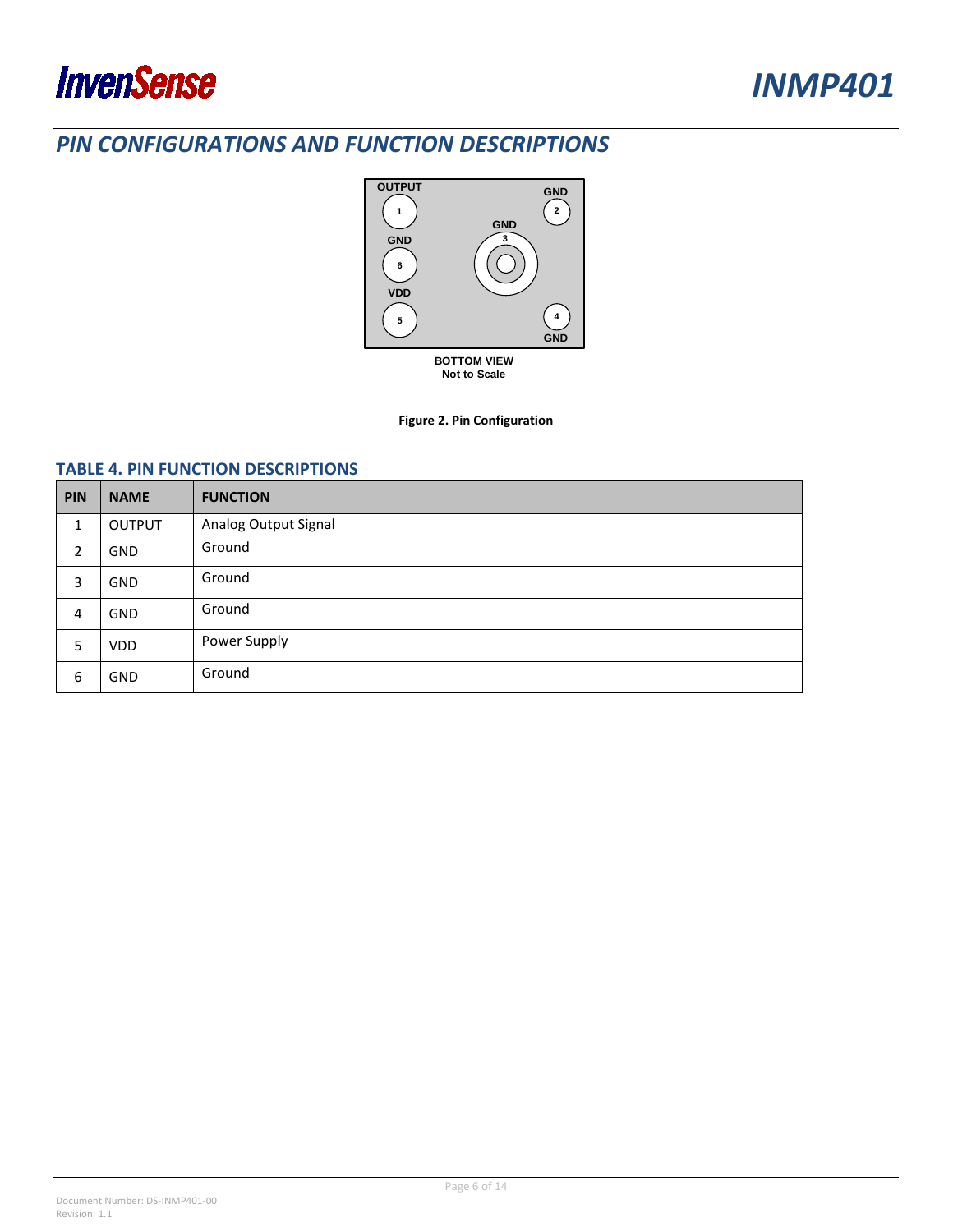



### <span id="page-6-0"></span>*TYPICAL PERFORMANCE CHARACTERISTICS*



<span id="page-6-2"></span>

<span id="page-6-1"></span>

**Figure 5. Typical Power Supply Rejection Ratio vs. Frequency**



**Figure 3. Frequency Response Mask Figure 4. Typical Frequency Response (Measured)**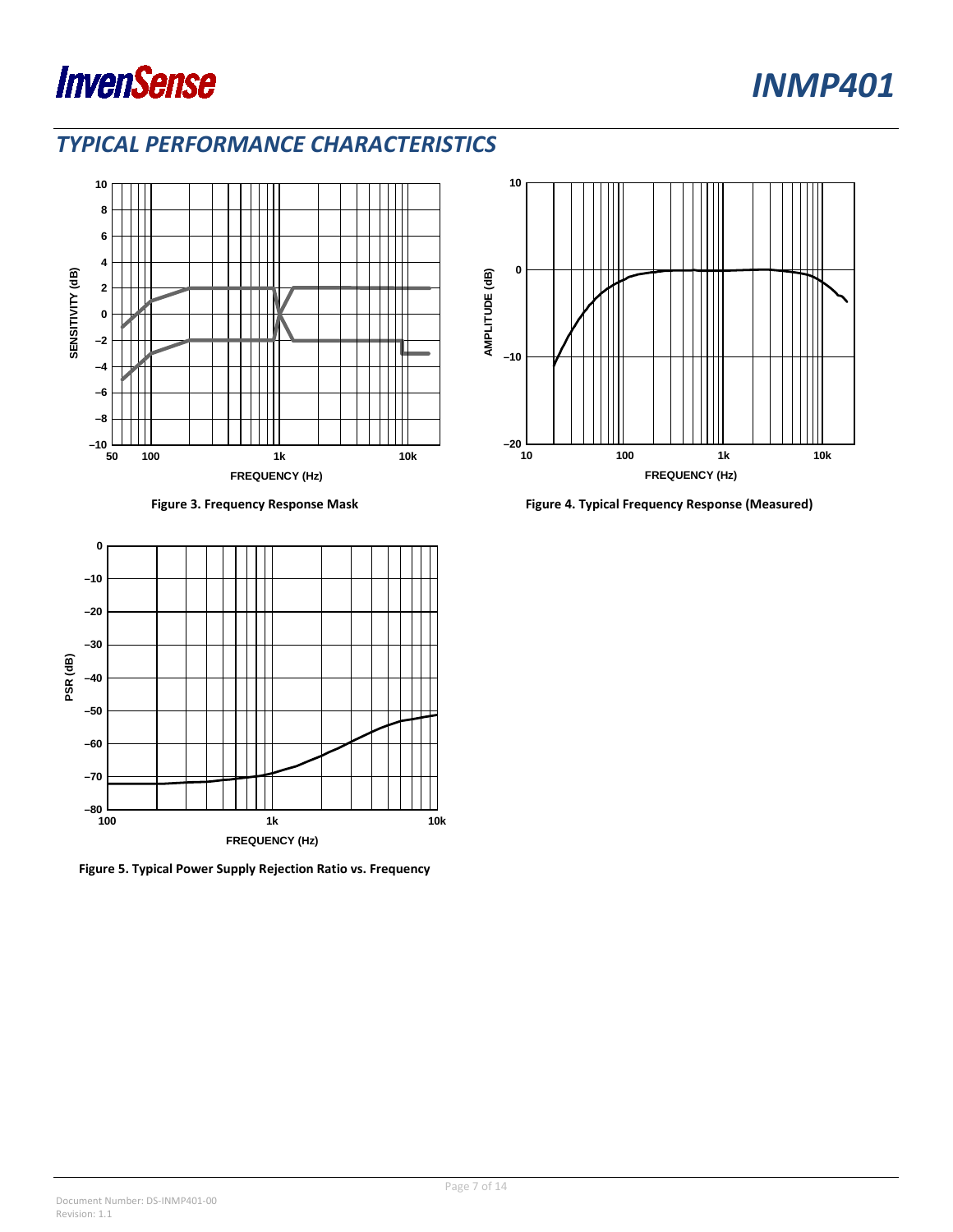

### <span id="page-7-0"></span>*APPLICATIONS INFORMATION*

### <span id="page-7-1"></span>**CONNECTING TO AUDIO CODECS**

The INMP401 output can be connected to a dedicated codec microphone input (see Figure 6) or to a high input impedance gain stage (see Figure 7.) A 0.1 µF ceramic capacitor placed close to the INMP401 supply pin is used for testing and is recommended to adequately decouple the microphone from noise on the power supply. A DC-blocking capacitor is required at the output of the microphone. This capacitor creates a high-pass filter with a corner frequency at

 $f_C = 1/(2\pi \times C \times R)$ 

where *R* is the input impedance of the codec.

A minimum value of 2.2 µF is recommended in Figure 6 because the input impedance of codecs can be as low as 2 kΩ at its highest PGA gain setting, which results in a high-pass filter corner frequency at about 37 Hz. Figure 7 shows the INMP401 connected to an op amp configured as a non-inverting preamplifier.



**Figure 6. INMP401 Connected to a Codec**



**Figure 7. INMP401 Connected to an Op Amp**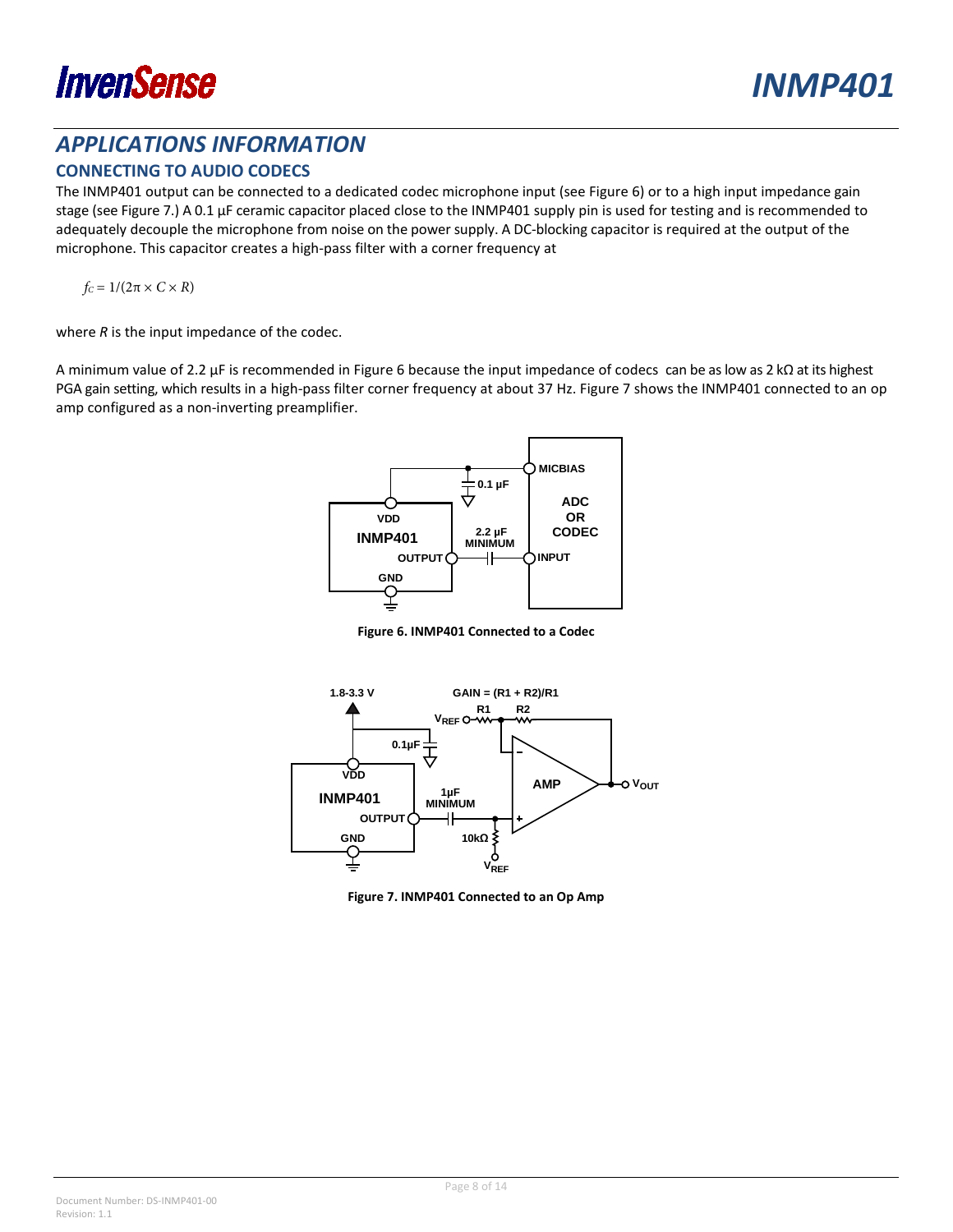



### <span id="page-8-0"></span>*SUPPORTING DOCUMENTS*

For additional information, see the following documents.

#### <span id="page-8-1"></span>**EVALUATION BOARD USER GUIDE**

UG-445 Analog Output MEMS Microphone Flex Evaluation Board UG-126 Analog Output MEMS Microphone Flex Evaluation Board

#### <span id="page-8-2"></span>**APPLICATION NOTES (PRODUCT SPECIFIC)**

AN-0207 High Performance Analog MEMS Microphone's Simple Interface to SigmaDSP Audio Codec AN-0262 Low Noise Analog MEMS Microphone and Preamp with Compression and Noise Gating

#### <span id="page-8-3"></span>**APPLICATION NOTES (GENERAL)**

AN-1003 Recommendations for Mounting and Connecting the Invensense Bottom-Ported MEMS Microphones

AN-1068 Reflow Soldering of the MEMS Microphone

AN-1112 Microphone Specifications Explained

AN-1124 Recommendations for Sealing Invensense, Bottom-Port MEMS Microphones from Dust and Liquid Ingress

AN-1140 Microphone Array Beamforming

AN-1165 Op Amps for MEMS Microphone Preamp Circuits

AN-1181 Using a MEMS Microphone in a 2-Wire Microphone Circuit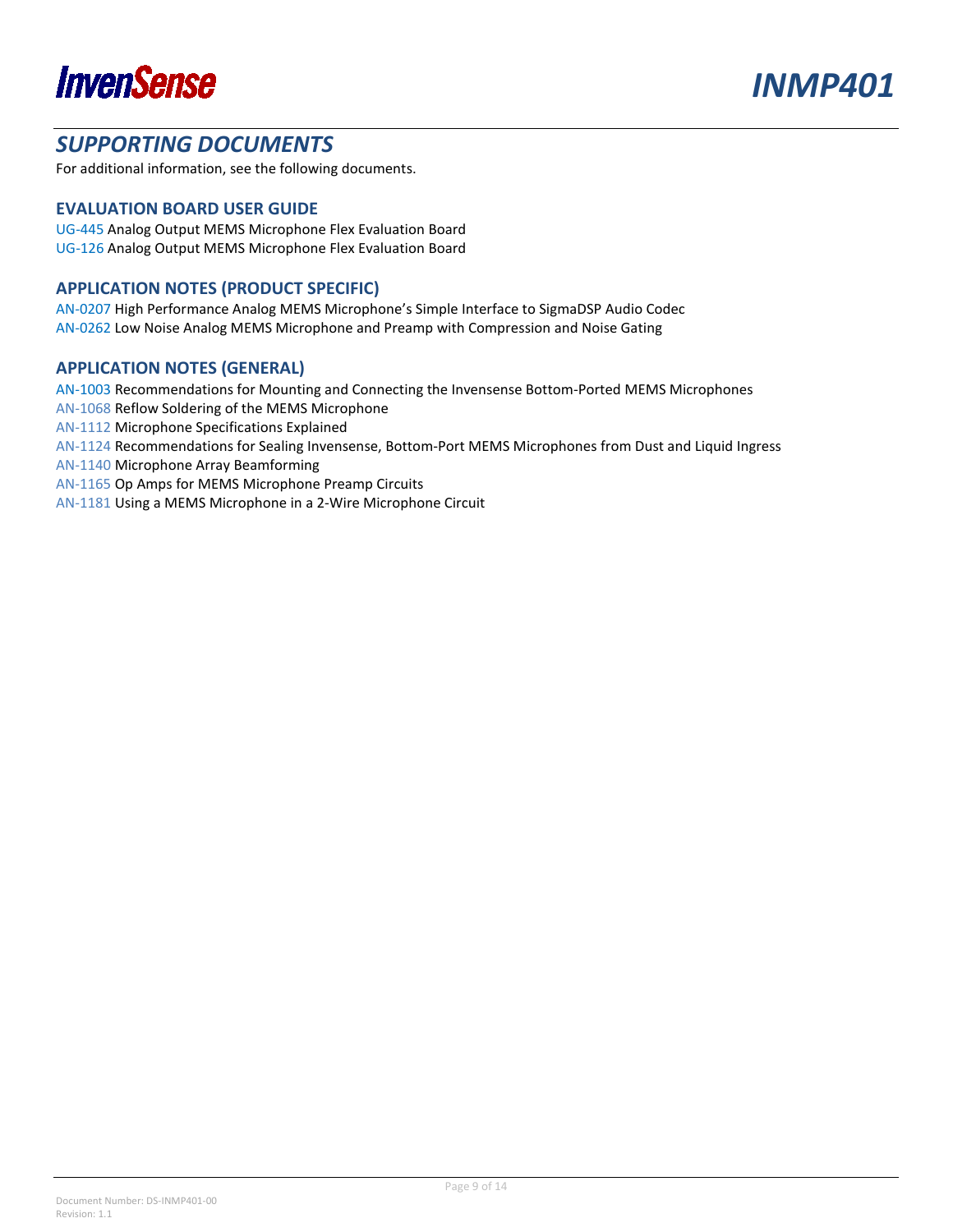

### <span id="page-9-0"></span>*PCB DESIGN AND LAND PATTERN LAYOUT*

The recommended PCB land pattern for the INMP401 should be laid out to a 1:1 ratio to the solder pads on the microphone package, as shown in Figure 8. Take care to avoid applying solder paste to the sound hole in the PCB. A suggested solder paste stencil pattern layout is shown in Figure 9. The diameter of the sound hole in the PCB should be larger than the diameter of the sound port of the microphone. A minimum diameter of 0.5 mm is recommended.



**Figure 8. PCB Land Pattern Layout**

**Dimensions shown in millimeters**

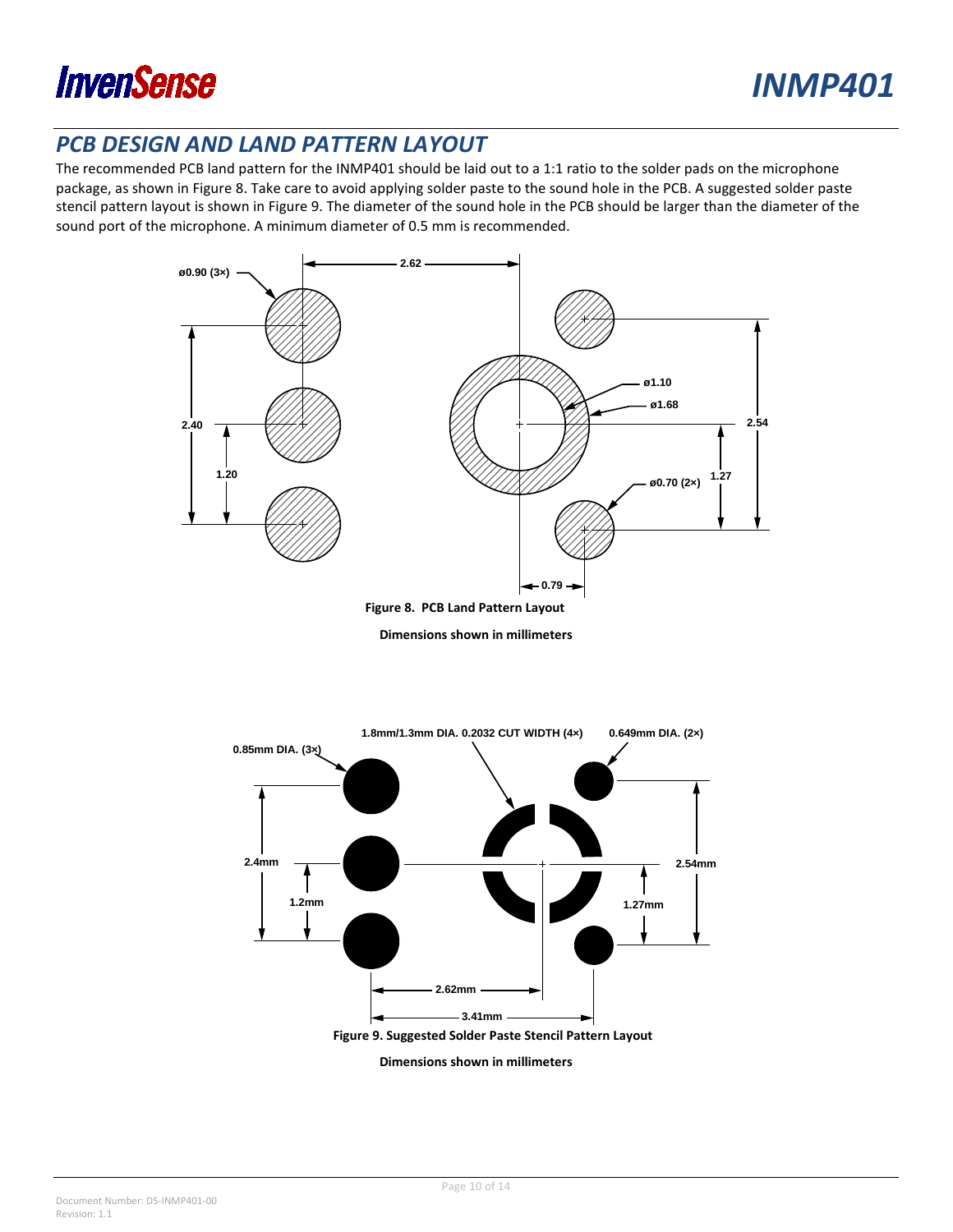

### <span id="page-10-0"></span>*HANDLING INSTRUCTIONS*

### <span id="page-10-1"></span>**PICK AND PLACE EQUIPMENT**

The MEMS microphone can be handled using standard pick-and-place and chip shooting equipment. Take care to avoid damage to the MEMS microphone structure as follows:

- Use a standard pickup tool to handle the microphone. Because the microphone hole is on the bottom of the package, the pickup tool can make contact with any part of the lid surface.
- Do not pick up the microphone with a vacuum tool that makes contact with the bottom side of the microphone. Do not pull air out of or blow air into the microphone port.
- Do not use excessive force to place the microphone on the PCB.

### <span id="page-10-2"></span>**REFLOW SOLDER**

For best results, the soldering profile must be in accordance with the recommendations of the manufacturer of the solder paste used to attach the MEMS microphone to the PCB. It is recommended that the solder reflow profile not exceed the limit conditions specified in Figure 1 and [Table 3.](#page-4-1)

#### <span id="page-10-3"></span>**BOARD WASH**

When washing the PCB, ensure that water does not make contact with the microphone port. Do not use blow-off procedures or ultrasonic cleaning.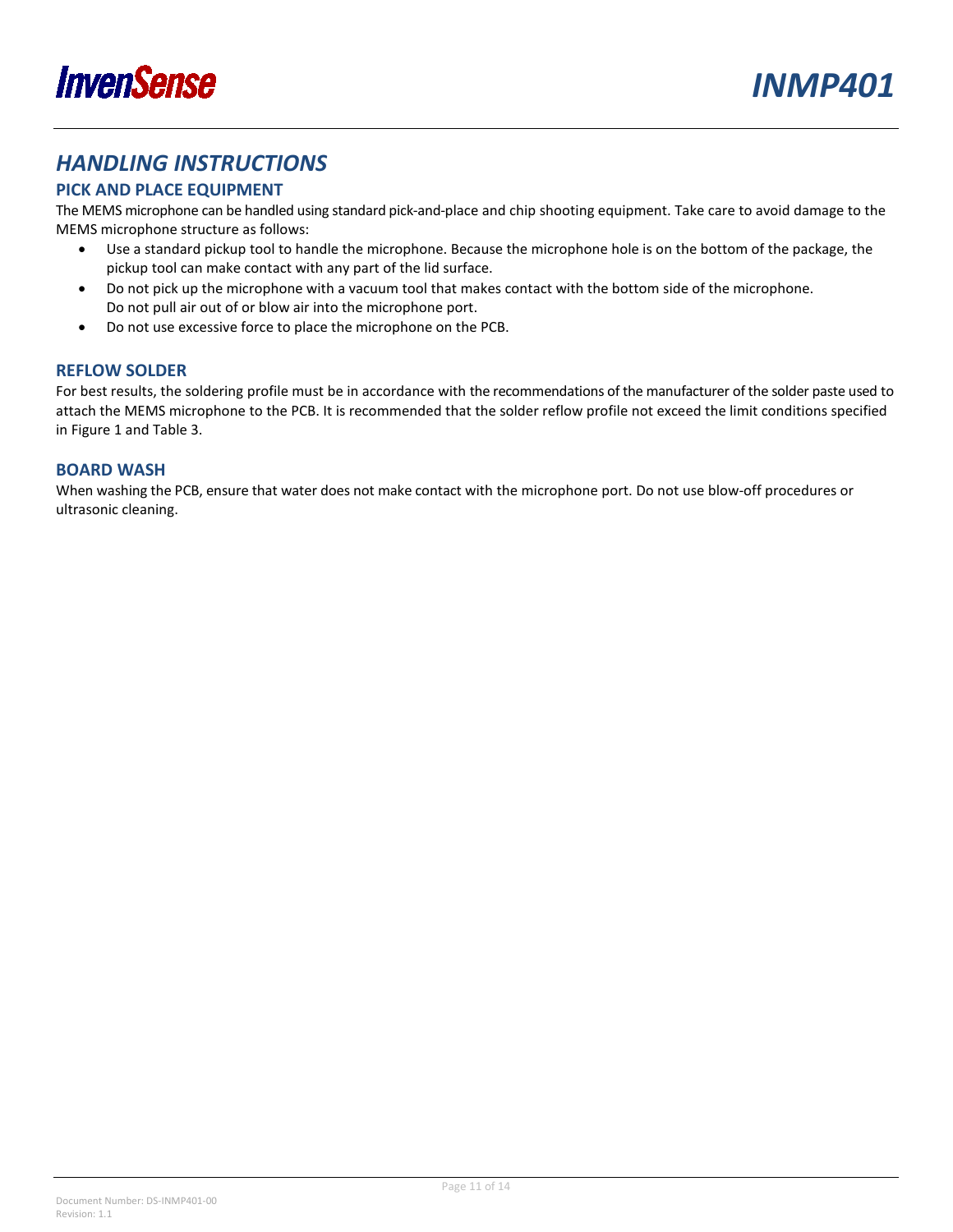

### <span id="page-11-0"></span>*OUTLINE DIMENSIONS*



**Figure 10. 3-Terminal Chip Array Small Outline No-Lead Cavity [LGA\_CAV] 4.72 × 3.76 × 1.00 mm Body Dimensions shown in millimeters**



**Figure 11. Package Marking Specification (Top View)**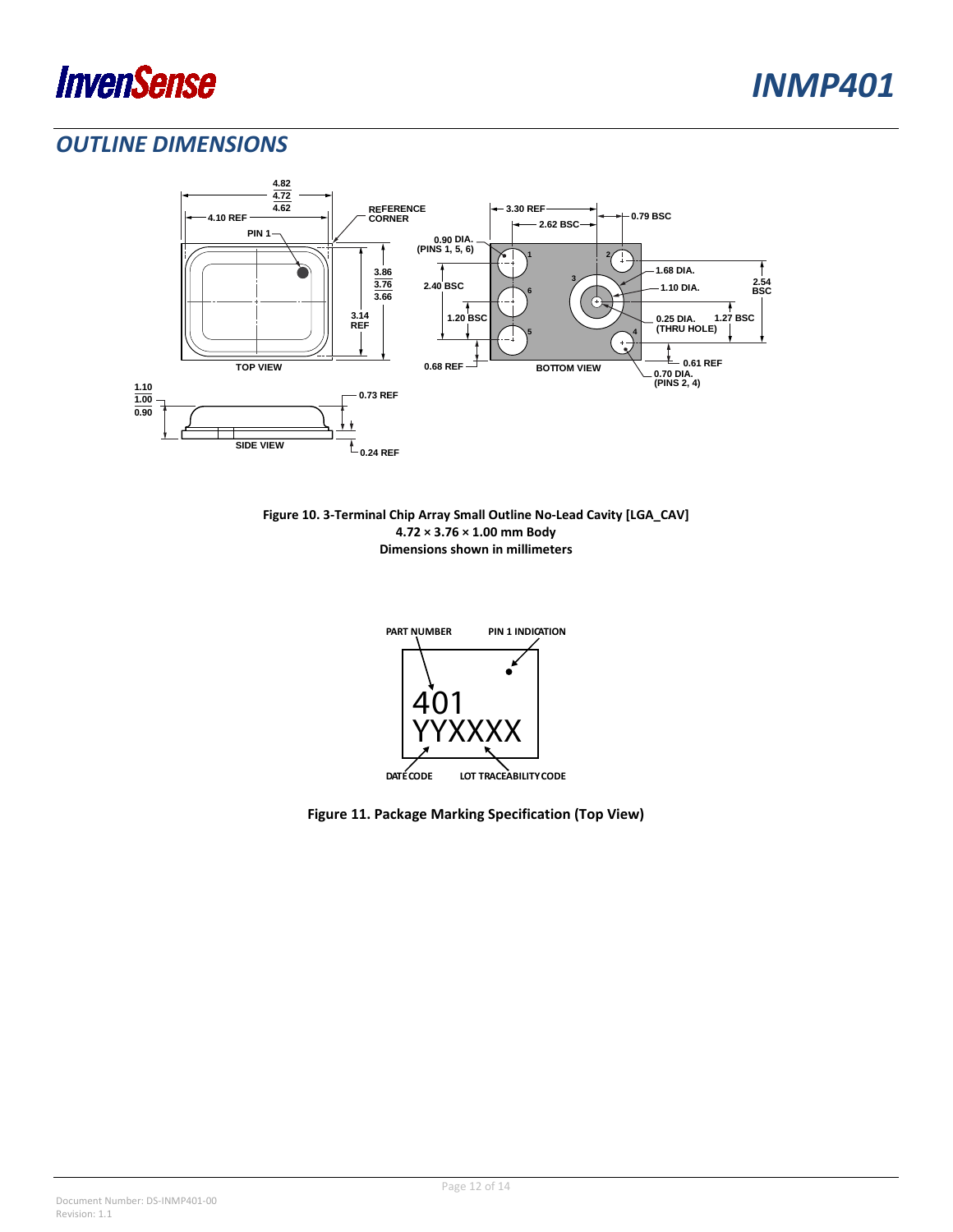

#### <span id="page-12-0"></span>**ORDERING GUIDE**

| <b>PART</b>                  | <b>TEMP RANGE</b> | <b>PACKAGE</b>                      | <b>QUANTITY</b> |
|------------------------------|-------------------|-------------------------------------|-----------------|
| INMP401ACEZ-R0 <sup>1*</sup> |                   | -40°C to +85°C   6-Terminal LGA CAV | 4,500           |
| INMP401ACEZ-R7 $^{1+}$       |                   | -40°C to +85°C   6-Terminal LGA CAV | 1,000           |
| EV INMP401                   |                   | <b>Evaluation Board</b>             |                 |
| EV INMP401-FX                |                   | <b>Flex Evaluation Board</b>        |                 |

\* – 13" Tape and Reel

 $\dagger$  – 7" Tape and reel to be discontinued. Check with [sales@invensense.com](mailto:sales@invensense.com)</u> for availability.

 $1$ Z = RoHS-Compliant Part

#### <span id="page-12-1"></span>**REVISION HISTORY**

| <b>REVISION DATE</b> | <b>REVISION</b> | <b>DESCRIPTION</b>            |
|----------------------|-----------------|-------------------------------|
| 02/06/2014           | 1.0             | Initial Release               |
| 05/21/2014           | 1.1             | Updated Compliance Disclaimer |